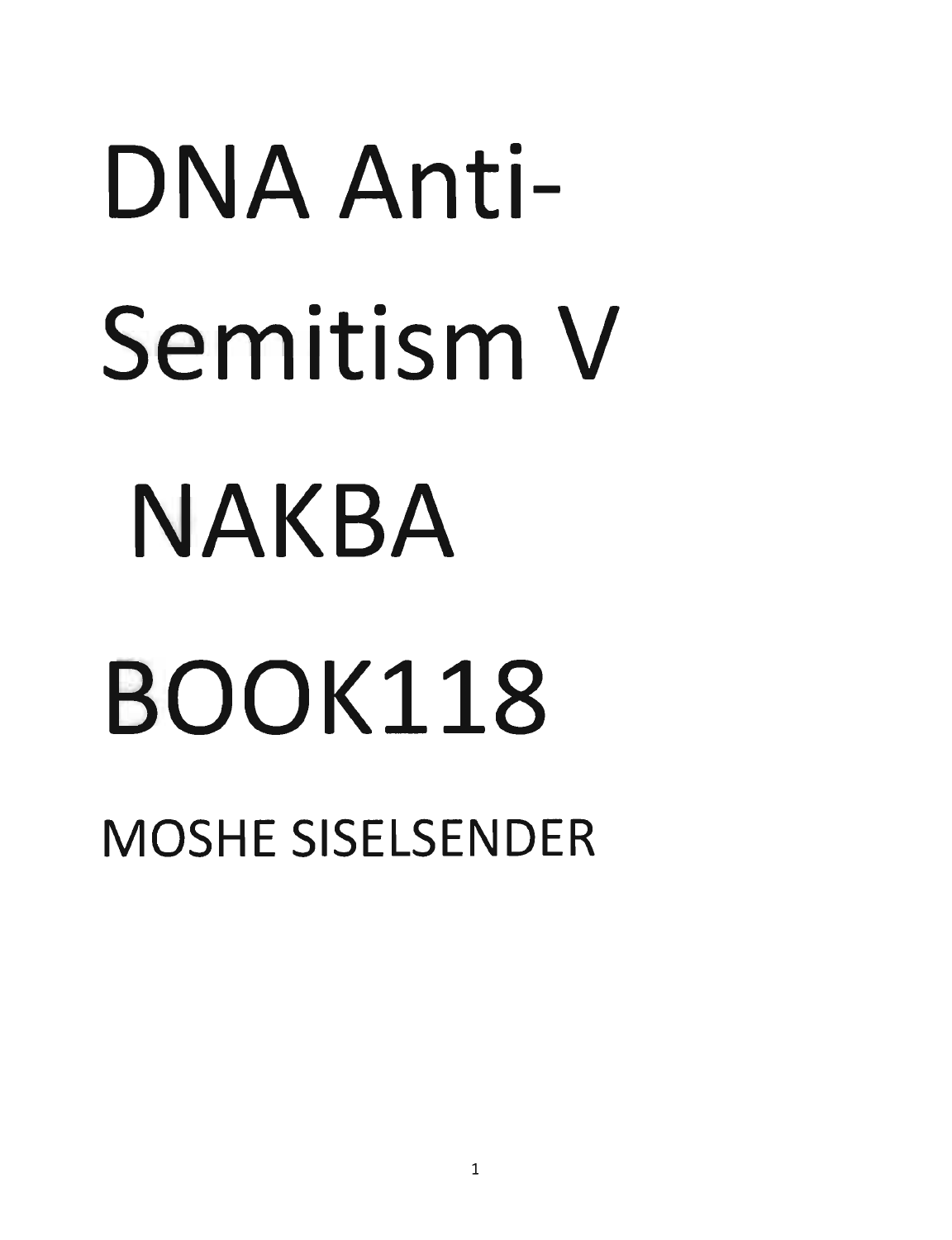NAKBA NAKBA NAKBA WE WISH ALL THE PALESTINIANS ALL THE ARABS ALL THE MUSLIMS- ALL THE I BILLION- NAKBA NAKBA NAKBA MAY ALLAH IN HIS GREAT MERCY AND GLORY GIFT YOU WITH NAKBA NAKBA NAKBA DESTRUCTION DESTRUCTION DESTRUCTION MAY YOUR MORNINGS BRING YOU SORROW. MAY YOUR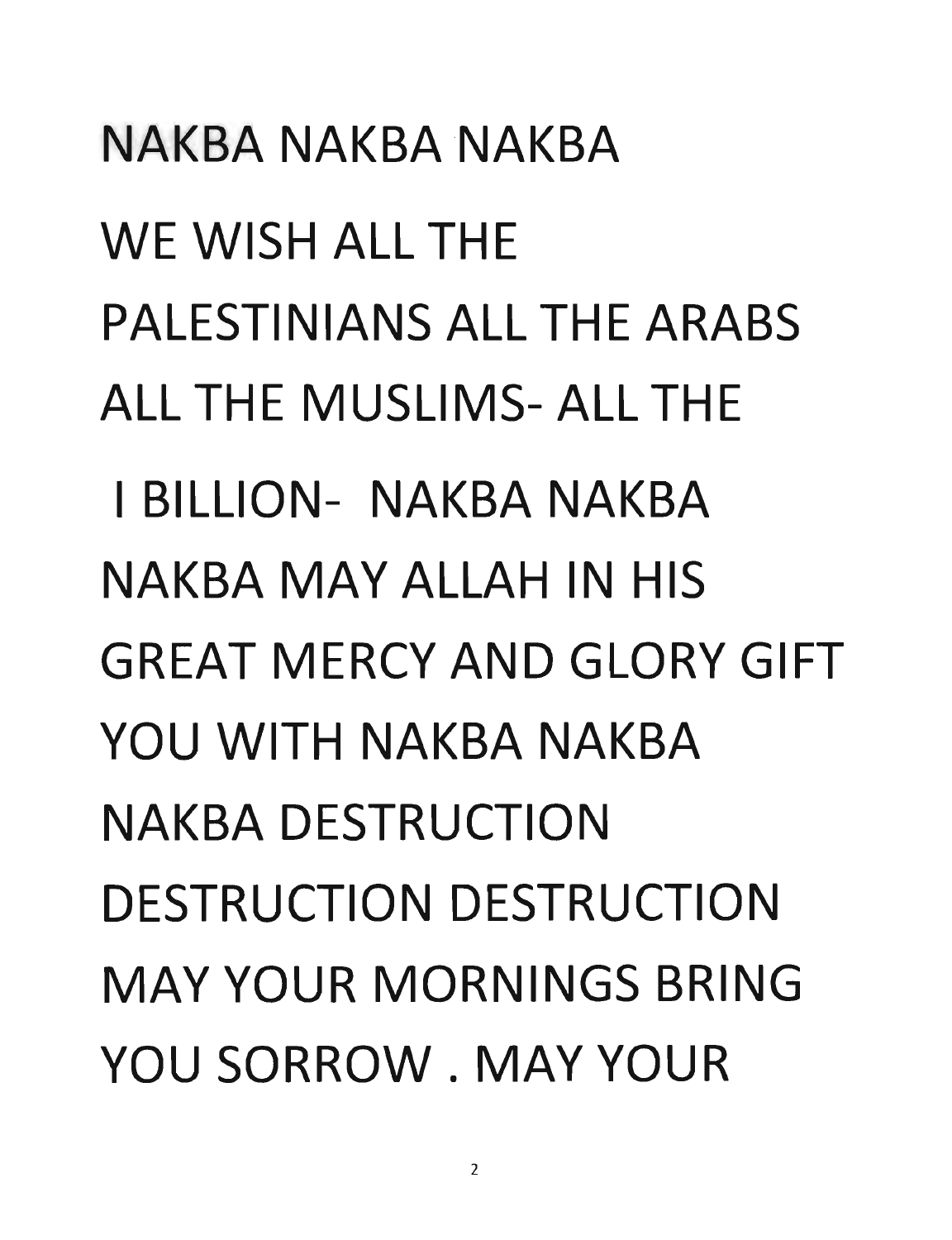EVENINGS BRING YOU GRIEF. MAY YOU BE DESTROYED BY THE BRILLIANT WISDOM OF YOUR LEADERS THE 92 YEAR PRESIDENT OF INDONESIA-AN AVOWED ANTI-SEMITE WHO BRAGS THAT HE IS A HATER OF JEWS. JEWS ARE THE CAUSE OF ALL ILLS ALL WARS ALL THAT GOES WRONG. THE FIRST THING HE NEEDS TO DO IS FALL ON HIS OWN SWORD. HE CAN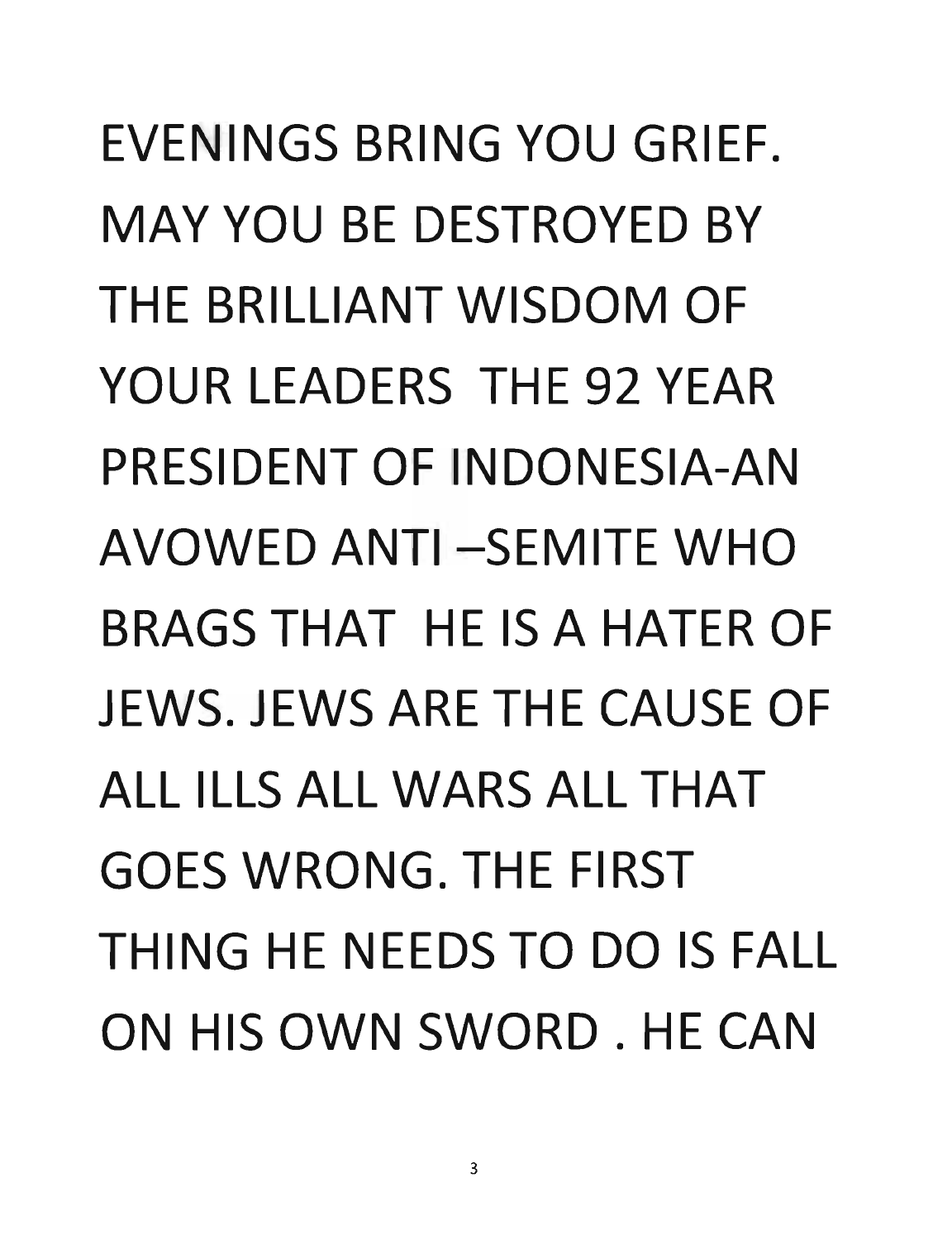ALSO USE A BOMB AND BLOW UP ALL HIS CO RELGIONISTS. THEN HE WILL BE FNTITI FD TO 70 VIRGINS. HOWEVER THEY ALL HAVE AIDS.

ANOTHER WISE SAGE IS THE ENDROGANUS FROM TURKEY. ENDROGANUS IS A QUEER WHO IS NEITHER MAN OR WOMAN. LET HIM DROP DEAD SOONER THAN LATER. HE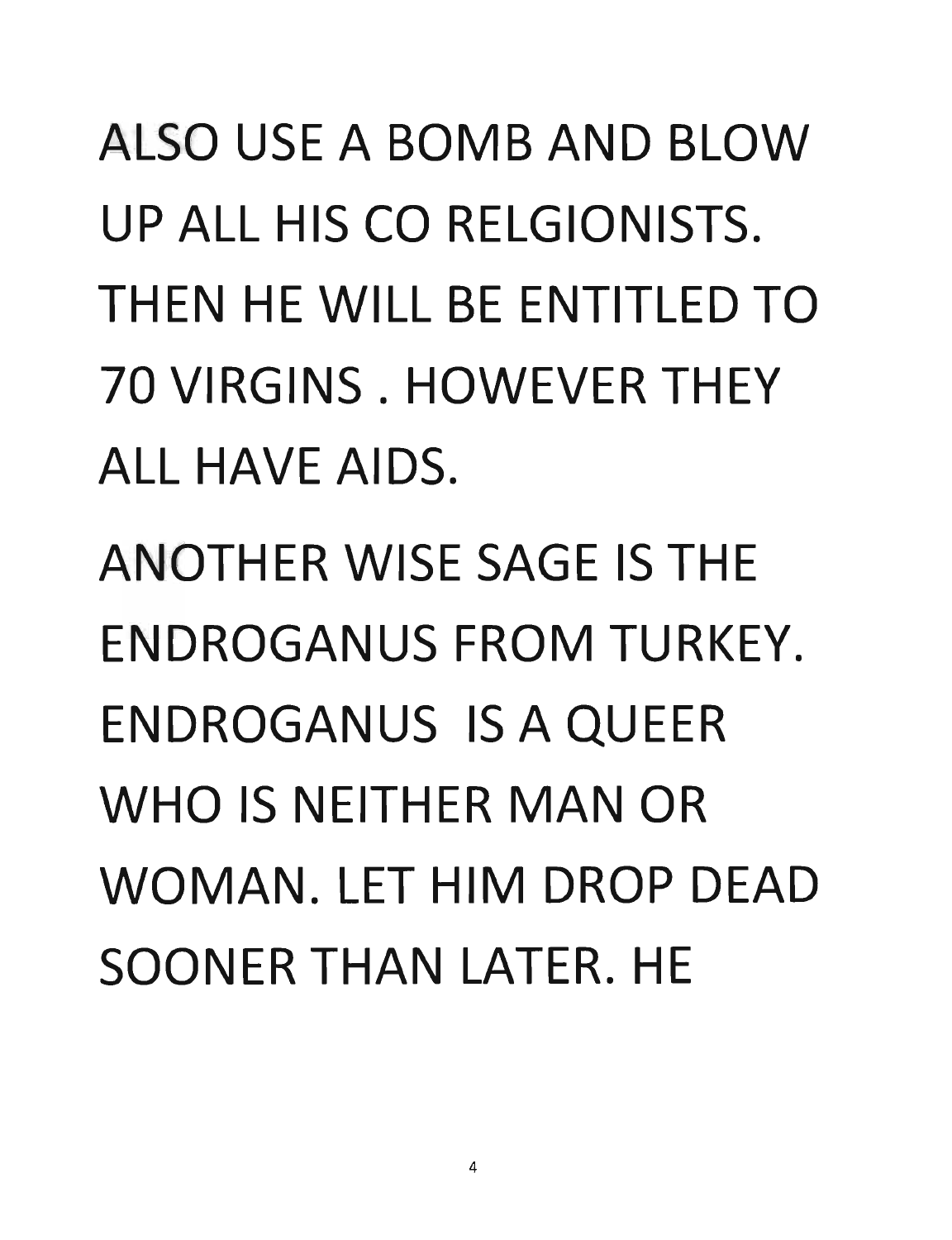## WOULD BE DOING TURKEY THE BIGGEST FAVOR

**AGAIN I WISH ALL MY** PALESTINIAN ARAB AND MUSLIM FRIENDS ETERNAL NAKBA NAKBA NAKBA. MAY ALLAH REPAY YOU WITH ETERNAL NAKABA.

A STONE WILL TELL ONE OF ALLAH'S FOLLOWERS THERE IS A PALESTINIAN AN ARAB A MUSLIM HIDING BEHIND ME